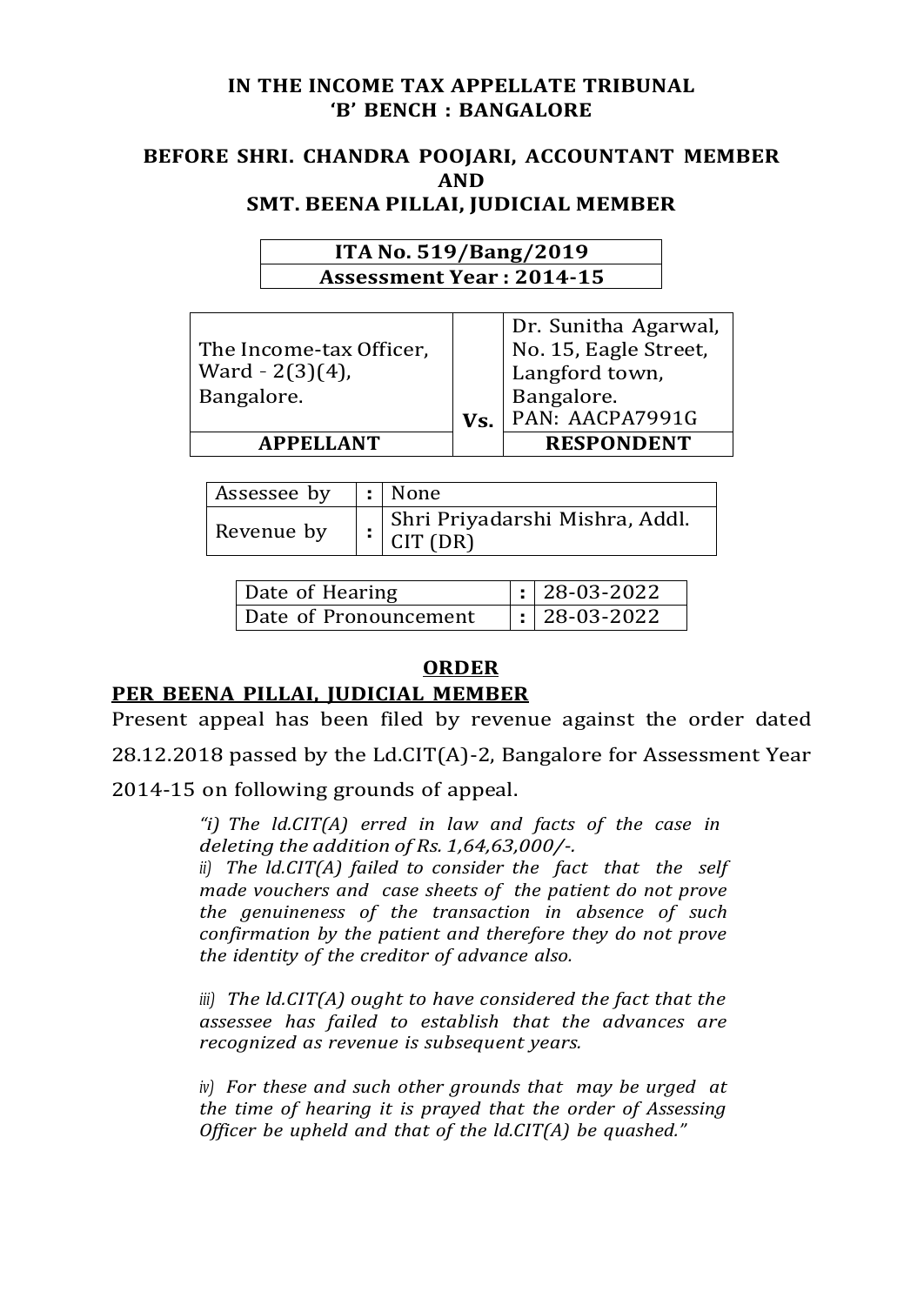### **2. Brief facts of the case are as under:**

Before us today none appeared on behalf of assessee. From the order sheet notings, we note that ample opportunity was granted to the Ld.AR. The Ld.AR had filed the Power of Attorney vide stamp paper dated 17.07.2019. Thereafter the appeal was listed for hearing on 23.07.2019, 02.10.2020, 25.08.2021. Every time the Ld.AR appeared and took adjournment as per the convenience. From past two occasions, none was appearing. Notice intimating the date of hearing was also sent in the month of December which was returned back.

In view of this, we proceed to adjudicate the appeal after hearing the Ld.DR and document placed on record.

**2.1** During the year under consideration, the assessee in the balance sheet filed along with the return of income under the head "Sundry Creditors" had shown an amount of Rs.1,64,63,000/-. During the asst. proceedings the assessing officer had sought for supporting documents/ bills/ receipts/ invoices in support of the claim made. The assessee vide her reply dated 16.12.2016 stated that the advances were received from overseas customers who are being introduced by various agents, the management is in the process of obtaining the confirmation and other details and the same will be submitted in the subsequent hearing time.

The Ld.AO observed that the assessee failed to furnish details as was stated by her, in the absence of the same, the Ld.AO was constrained to make the addition of entire amount of Rs. 1,64,63,000/-.

During the course of appellate proceedings the assessee stated before the Ld.CIT(A) that with the development of medical tourism in India a very large number of patients and their relatives take advantage of the advance medical facilities available in Indian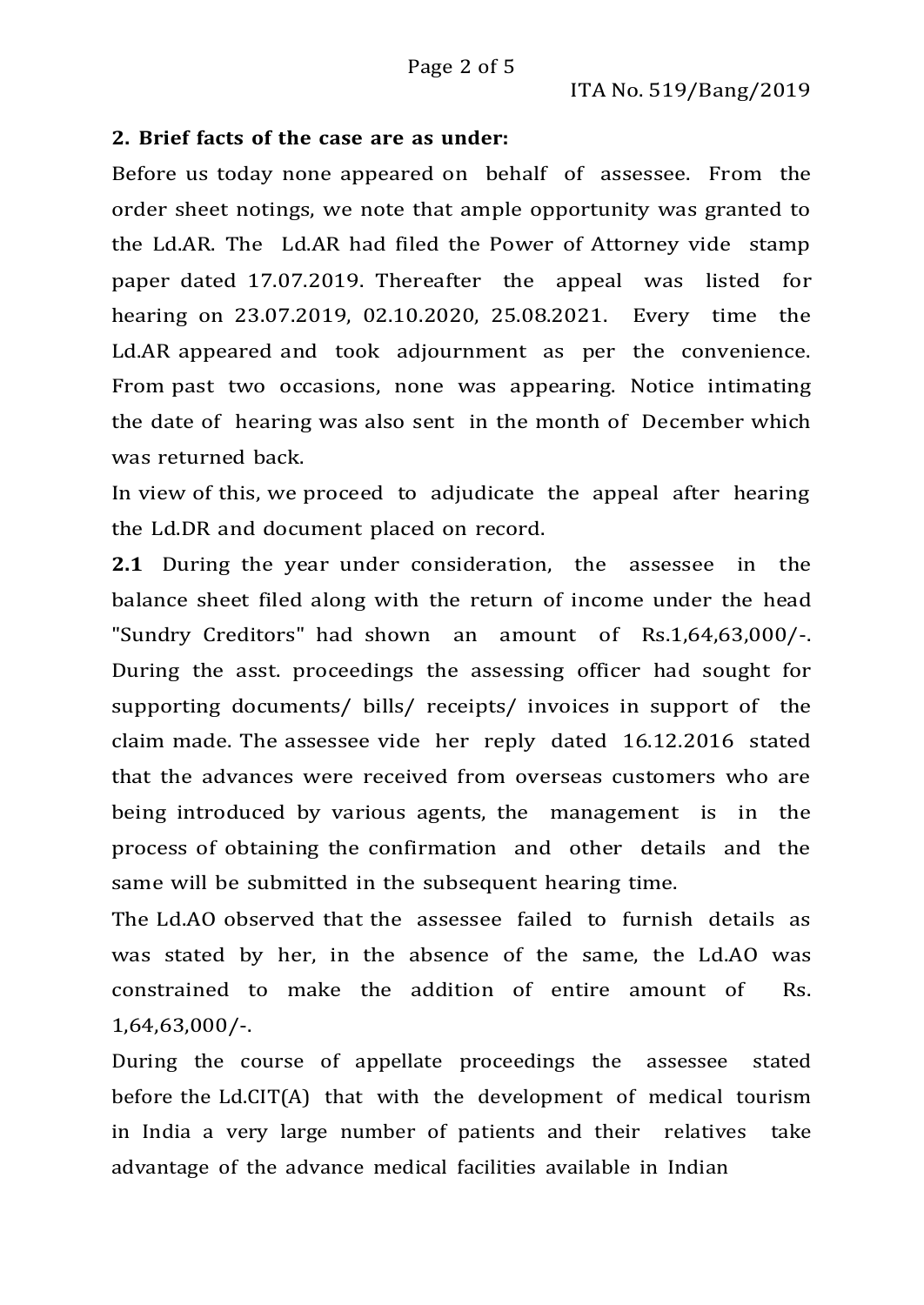#### ITA No. 519/Bang/2019

hospital and with doctors practicing in India. Many patients come India on their own and many come through a large number of agents, who puts them in touch with the hospitals, doctors etc., arrange their arrangements such as visas, accommodation in India and appointments with the Doctors. The patients who come through these agents are often completely unknown to the Doctors who often do not know the where about of them. When they came they pay the requisite fee for treatment which may last for entire duration of their treatment. The entire treatment is collected in advance and usually in the form of cash. That is why there is an item called advance received from patients in the balance sheet. As and when the treatment is complete the advance will be treated as income/ revenue receipt, by transfer from the balance sheet to the Profit & Loss account. The assessee also furnished the particulars of the advance received for treatment.

**2.2** Ld.CIT(A) vide letter dated 24.11.2017 called on assessee to establish whether the corresponding income was 'recognized as Revenue in the subsequent years and the expenditure is then set off. The assessee vile her letter dated Nil submitted in this office on 27.11.2017 stated that direct cost is bare minimum. Most of the expenses are indirect in nature i.e. most of the expenses are fixed in nature. The expense does not vary with the variance in the revenue. Therefore, the observation that capitalizing the cost relevant to advances received may not be material in nature.

**2.3** The contention of the assessee was not accepted for the reason that on verification of the case sheet furnished by the assessee the Ld.CIT(A) observed that there is no proper and complete address of the patients other than the name of the patient and the name of the country. The Ld.CIT(A) observed that inspite of affording sufficient opportunity of hearing during the asst. proceedings she failed to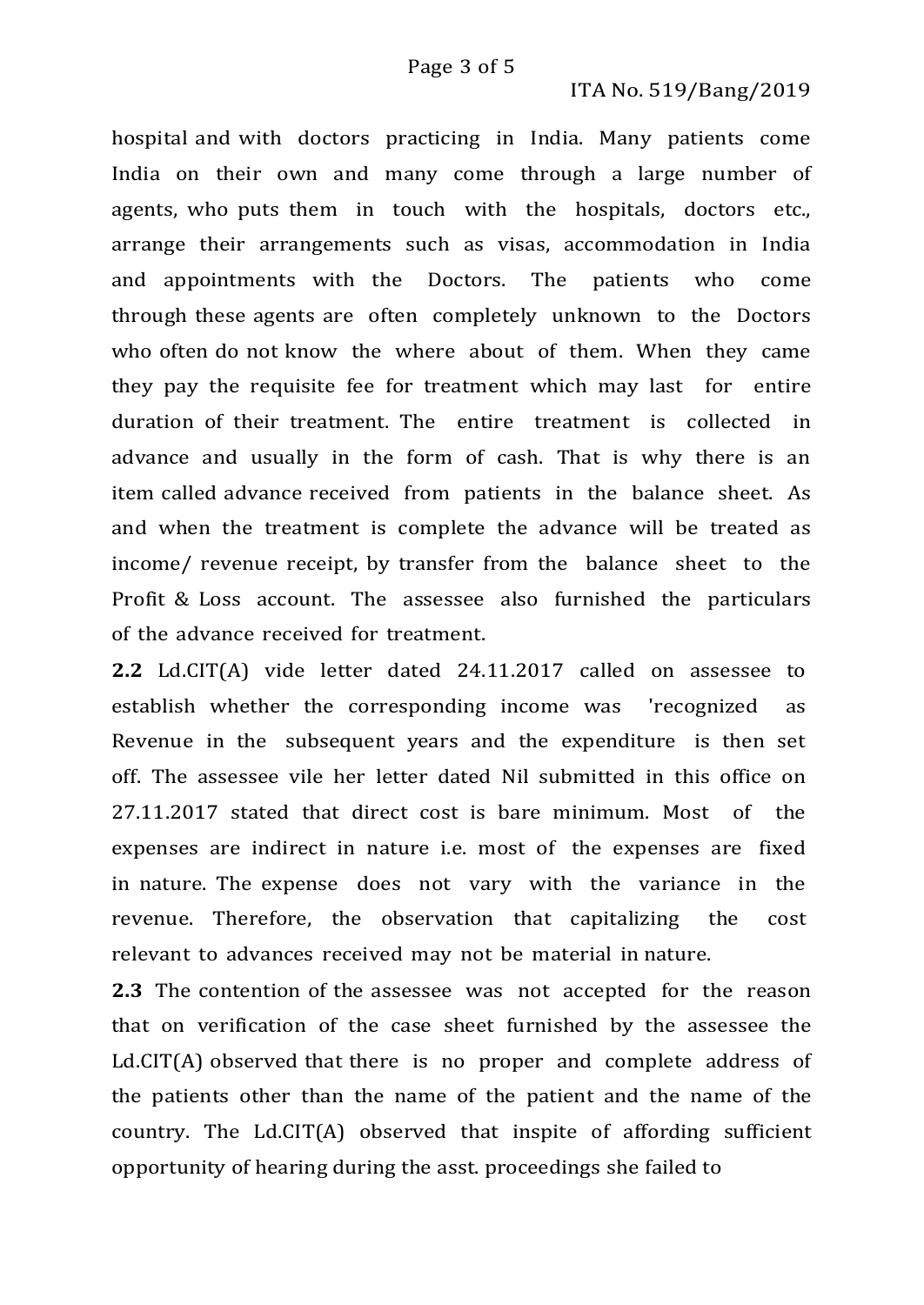furnish the requisite details which is not clear. The assessee also did not furnish any bank entries relating to each of the receipts. In the absence of the complete arid substantive material evidence in support of the claim made, the addition made by the Ld.AO was upheld.

Aggrieved by the order of the Ld.CIT(A), assessee is in appeal before this *Tribunal.*

**2.4** The crux of the issue is that the amount received as advance from overseas patients is wrongly treated as revenue by the Officer. Such advances include sum of amounts wrongly classified as gifts.

We note from the submissions advanced by assessee before authorities below that:

- (i) The advances are recognized as revenue in subsequent years.
- (ii) The cost of expenditure towards these patients are capitalized and adjusted in the year of revenue recognition.

**2.5** The A.O. proceeded his enquiry in this direction and the assessee failed to satisfactorily explain the compliance.

**2.6** The advance received from patients cannot remain perpetually so and even after passage of 46 months, it has not been recognized as revenue. Hence the claim of the assessee that the receipts are capital in nature may not be entertained.

**3.** Revenue before us is alleging the genuineness of transaction pertaining to the advances received from patients to the extent of Rs. 1,64,63,000/-. The Ld.CIT(A) called for remand report during the first appellate proceedings as according to which the assessing officer made categorical observation that the advances received from patients cannot remain perpetually so even after passage of 46 months. The Ld.AO observed that assessee had not recognised the same as revenue